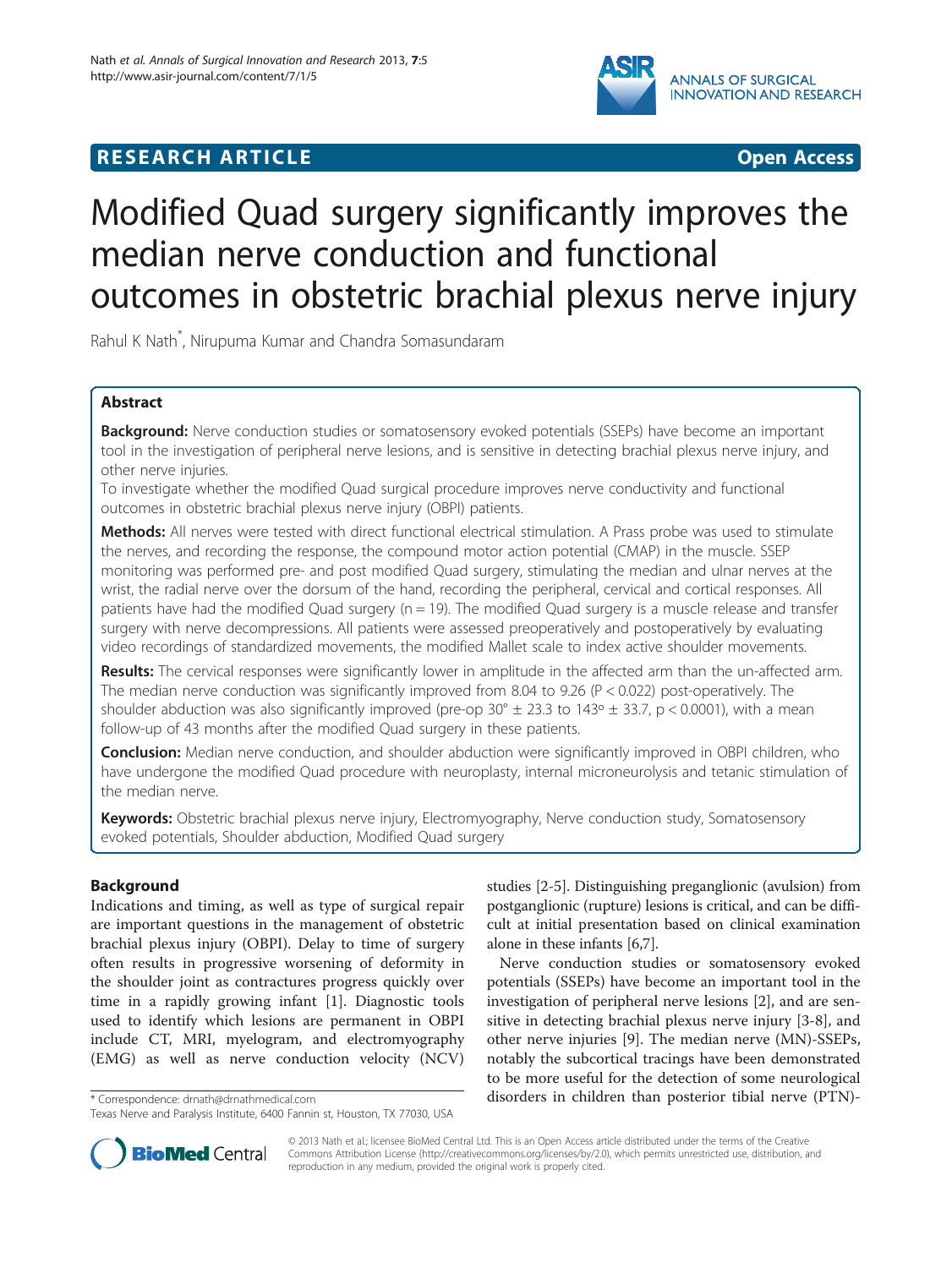|                |          | Ulnar-Lat Mean $\pm$ SEM | Ulnar-Amp Mean $\pm$ SEM | Median-Lat Mean ± SEM | Median-Amp Mean ± SEM |
|----------------|----------|--------------------------|--------------------------|-----------------------|-----------------------|
| Pre- mod Ouad  | Affected | $8.04 + 3.84$            | $2.51 \pm 1.98$          | $8.04 + 3.84$         | $1.91 + 1.49$         |
| Post- mod Quad | Affected | $8.6 + 3.16$             | $2.44 \pm 1.63$          | $9.26 \pm 2.98$       | $2.32 \pm 1.57$       |
| $N = 19$       | PΞ       | 0.50                     | 0.54                     | 0.022                 | 0.12                  |

Table 1 SSEPs (CERV) before and after modified Quad surgery in OBPI patients

Median nerve conduction improved significantly after MQ surgery in these patients.

SSEPs [[10\]](#page-3-0). Furthermore, a significantly lower nerve conduction velocity was found in the median nerve of the injured arm of anterior interosseous nerve syndrome patients, compared to the normal arm [\[11](#page-3-0)].

The modified Quad procedure was performed on appropriate patients at our institute [[12\]](#page-3-0). Nerve conduction testing was done just before the modified Quad surgery in these patients, and these values were compared statistically with SSEPs monitored in the same patients later in time prior to indicated bony surgery, the triangle tilt. We found there was a significant improvement in median nerve (MN) conduction, and shoulder abduction after the modified Quad surgery in this patient population.

#### Methods

A retrospective chart review was conducted based on surgical cases performed at the Texas Nerve and Paralysis Institute. Inclusion criteria included infants, who showed lack of antigravity biceps functions pre-operatively, and had undergone the modified Quad surgery between 2004 and 2010. Nineteen OBPI patients, aged between 4 and 8 months (average  $5 \pm 0.1$ ) were found who fit these criteria with a mean follow-up time of 43 months. This was a retrospective study of patient charts, which exempted it from the need for IRB approval in the United States. Patients were treated ethically in compliance with the Helsinki declaration. Documented informed consent was obtained for all patients.

The nerve involvement was C5, 6 ( $N = 1$ ), C5, 6, 7  $(N = 4)$  and C5, 6, 7, 8 (N = 5), and with T1 involvement  $(N = 9)$ .

SSEP monitoring was performed pre- and postmodified Quad surgery, stimulating the median and ulnar nerves at the wrist, the radial nerve over the dorsum of the hand, and recording the peripheral, cervical and cortical responses. All patients have had the modified Quad surgery ( $n = 19$ ). All surgical procedures were performed by the lead author. The modified Quad [[12](#page-3-0)] is a modification of the combination of muscles released and their insert positions to improve upon a previously described operation [\[13\]](#page-3-0). In the modified Quad procedure, the latissimus dorsi, teres major, subscapularis, and pectoralis muscle contractures are released [\[12](#page-3-0)]. Additionally, the axillary nerve is neurolysed. Empirically it was thought that the median nerve may be compressed by the pectoralis major muscle contracture as the two structures meet in the area of the anterior axillary fold.

#### Mallet grading

All patients were assessed preoperatively and postoperatively by evaluating video recordings of standardized movements using the modified Mallet scale to index active shoulder movements [[14\]](#page-3-0).

#### Statistical analysis

Paired Student's t-tests were conducted using Microsoft Excel 2003 with the Analyze-It plug-in (Redmond, WA; and Leeds, UK) to determine if differences between preoperative and postoperative shoulder abduction, and SSEPS for each function were statistically significant. The p values were two-tailed and considered significant if less than or equal to 0.05.

#### Results

The cervical responses were significantly lower in amplitude in the affected arm than the un-affected arm. The median nerve conduction was significantly improved from 8.04 to 9.26 ( $P < 0.022$ ) post-operatively (Table 1). We were also able to find significant functional improvement in these patients, who have undergone the modified Quad procedure. The postoperative abduction was significantly improved from  $30^{\circ} \pm 23.3$  to  $143^{\circ} \pm 33.7$ (p < 0.0001) in these OBPI patients (Table 2 and Figure [1\)](#page-2-0).

#### **Discussion**

Vredeveld et al., 2000 [[5\]](#page-3-0), and Colon et al., 2003 [[4](#page-3-0)] reported the existence of an extensive innervation by the somatosensory system in infants with obstetric upper brachial palsy. C5 stimulation shows abduction of the limb and some external rotation, while C6 stimulation shows elbow flexion against gravity with some supination [\[6](#page-3-0)].

Unlike nerve grafting, neuroplasty with microneurolysis and tetanic stimulation has an immediate effect on muscle

Table 2 Abduction before and after modified Quad surgery in OBPI patients

| <b>Function</b>      | Pre-op              | Post-op              | Significance |
|----------------------|---------------------|----------------------|--------------|
|                      | Mean $\pm$ SEM      | Mean $\pm$ SEM       | p < 0.05     |
| Abduction $(^\circ)$ | $30^{\circ}$ + 23.3 | $143^{\circ} + 33.7$ | p < 0.0001   |
|                      |                     |                      | $(n = 19)$   |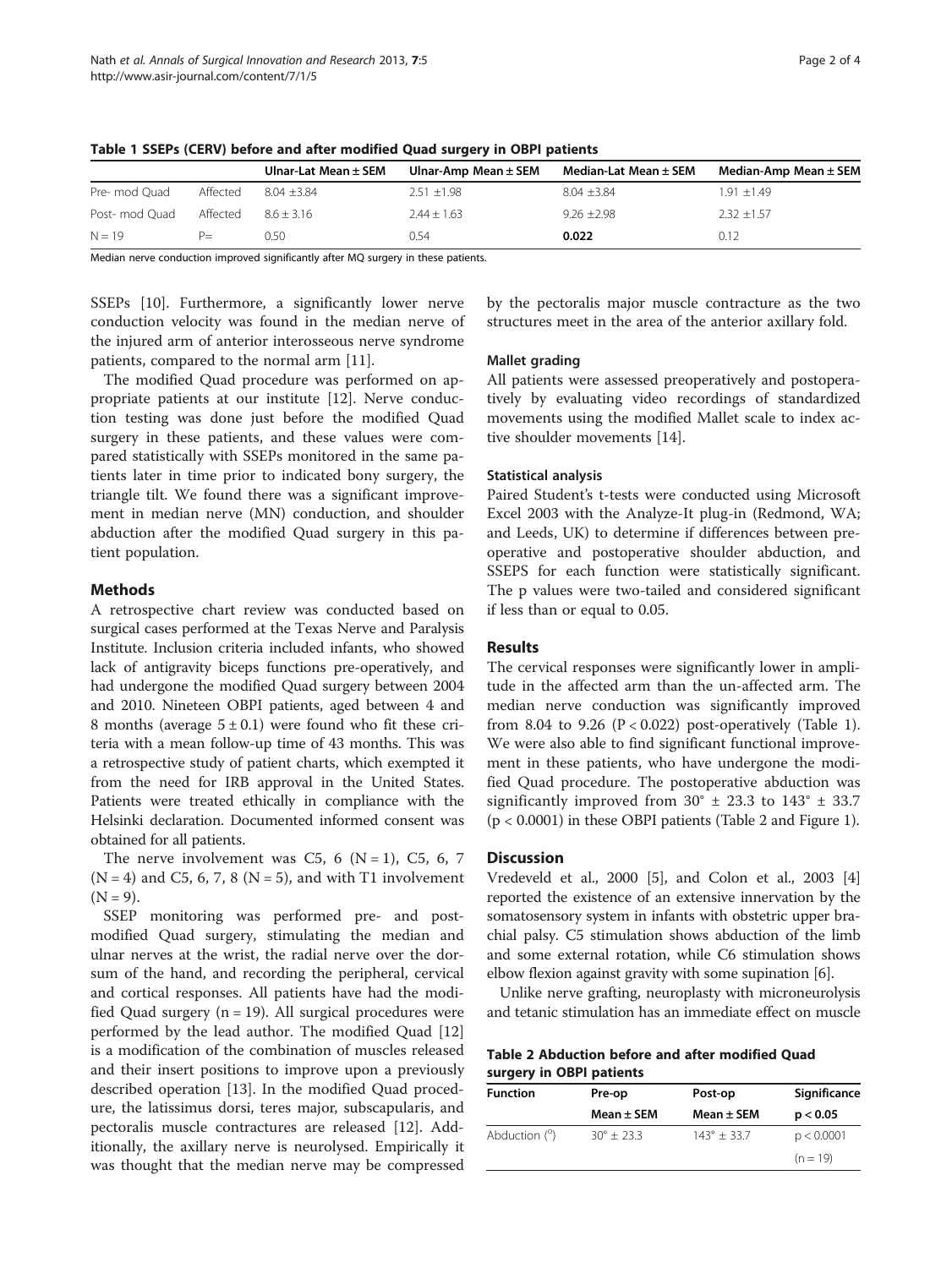recovery [[15](#page-3-0)]. Thus, such procedures on the axillary nerve effectively improves shoulder function since they may help to slow the acquisition of the deformity, and contractures due to progressive muscle imbalance that occur with growth. Combined with modified Quad surgery axillary neuroplasty can have a significant impact on the underlying pathophysiology of the overall shoulder joint dysfunction caused by OBPI. This was the basis for testing the distal branches of the brachial plexus specifically the median nerve, as significant improvements in hand function such as finger and wrist flexion were routinely noted immediately following modified Quad surgery.

The significant improvement noted in median nerve conduction when compared to the ulnar nerve, probably occurs because the median nerve gets decompressed during the modified Quad surgery. The median nerve decompression probably occurs due to the pectoralis major muscle contracture release during this surgery.

Performed alone neurolysis does not address the pathophysiology of OBPI injuries and does not provide relief from contractures and improve the overall stability of the shoulder joint [\[16-19](#page-3-0)]. By combining our approach of neurolysis with stimulation, and contracture release, we were able to achieve significant long-term

<span id="page-2-0"></span>